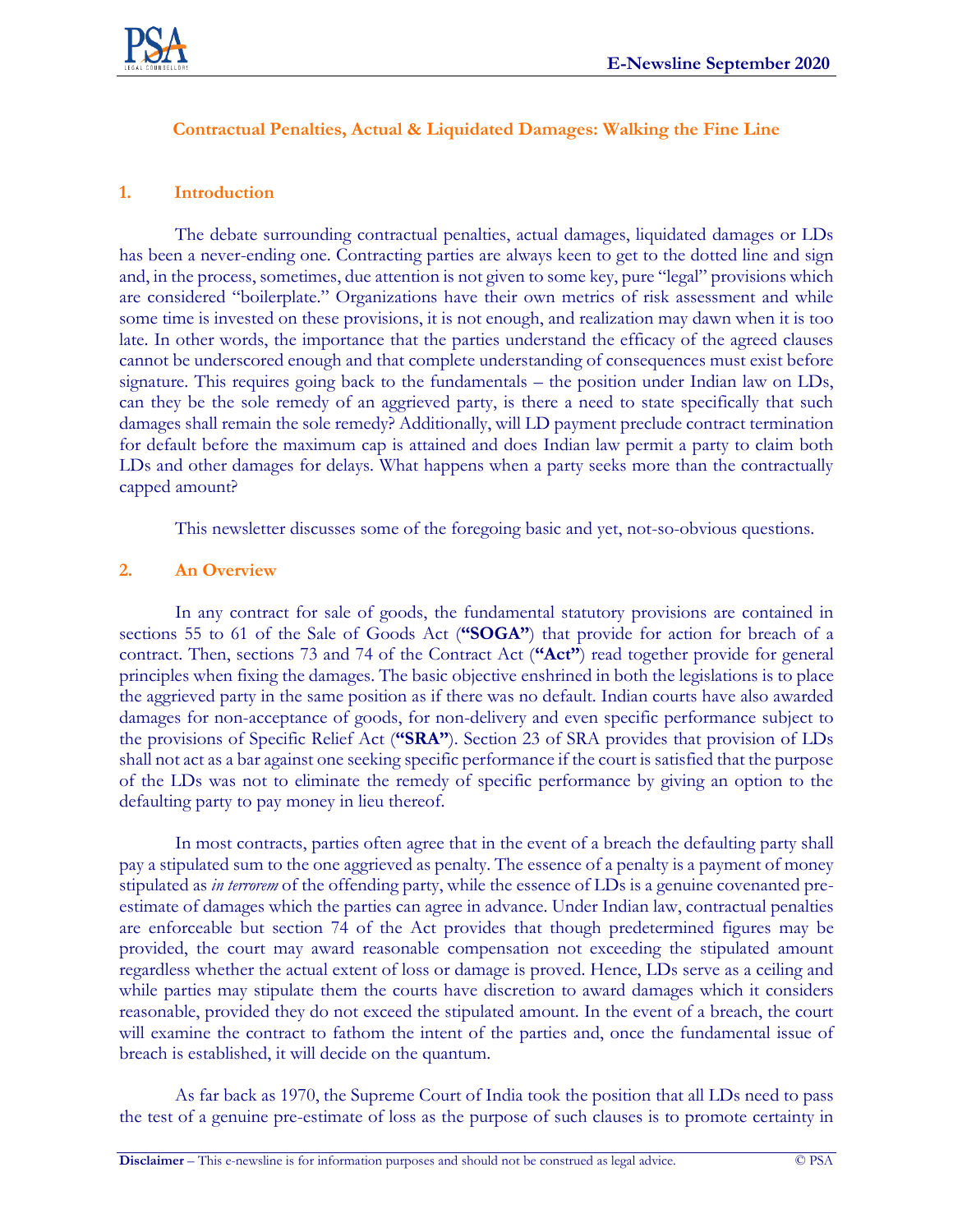

commercial contracts.<sup>1</sup> There are two different classes of contract which comes before the court i.e., where it is impossible for the court to assess compensation arising out of breach and where the compensation can be calculated. Where LDs are provided, the burden of proving that the damage is ascertainable lies on the defaulting party. Section 74 does not distinguish between damages and LDs and while granting damages, as noted, Indian courts allow only reasonable damages irrespective of the fact whether a contract provides LDs or not. When a court finds that it is unable to assess the compensation, it will award contractually agreed LDs. However, when it can be determined, then the aggrieved party must prove the actual loss/penalties arising from breach.

The concept of LDs recognized in Indian law emerges from jurisprudence. An important judgment in this regard is *Union of India v. Raman Iron Factory<sup>2</sup>* where the parties executed a contract for the supply of goods to the Union of India by Raman. Some disputes arose between the parties and the Union of India made a claim to recover the amount stipulated in the contract for breach. The matter went up to the highest court where the claim was not allowed by the Supreme Court and while deciding whether the Union was entitled to such claim or not, the court made the following observation on Section 74 of the Act:

*"Section 74 of the Act eliminates distinction between liquidated damages and unliquidated damages. It*  establishes a uniform principle applicable to all stipulations naming amounts to be paid in case of breach, and *stipulations by way of a penalty, and according to this principle, even if there is a stipulation by way of liquidated damages, a party complaining of breach of contract can recover only a reasonable compensation for the injury sustained by him, the stipulated amount being merely the outside limit."*

From the foregoing, it can be inferred that mere existence of a contractual provision is insufficient to claim LDs in proceedings unless actual loss is established by the affected party.

# **3. Other Pertinent Considerations**

Parties would do well to evaluate some other possibilities and understand the corresponding position before closing the negotiations on these clauses.

**3.1** *LDs as sole remedy:* Payment of LDs may not necessarily be the sole remedy of a party. LDs are a helpful legal tool and their provisions are often designed to address very specific types of breaches or establish a gradient of damages based on the degree of a breach. As noted before, they provide a reasonable pre-determined damages award, adding greater predictability, clarity, and above all deterrent value to a contract. Such provisions guard against delay in performance, outright failure to perform, and a variety of other breach situations. The value of the damages' clause does not accurately reflect what "actual" damages would be upon breach. They need to be and often are a reasonable approximation of harm suffered, they should be specific and/or set out a specific formula, and they should not seek to penalize the breaching party.

**3.2** *Specific Performance:* Section 21 of SRA enables a party to seek compensation in addition to, or in substitution of, specific performance and the court may allow the plaint to be amended at any stage of the proceedings to incorporate such a claim. The court may also award compensation when the merits of the case do not warrant specific performance. However, the court may also award compensation in addition to the specific performance. Under section 10 of SRA, performance is

<sup>1</sup> Maula Bux Vs. Union of India, AIR 1970 SC 1955

<sup>2</sup> AIR 1974 SC 1265

**Disclaimer** – This e-newsline is for information purposes and should not be construed as legal advice. © PSA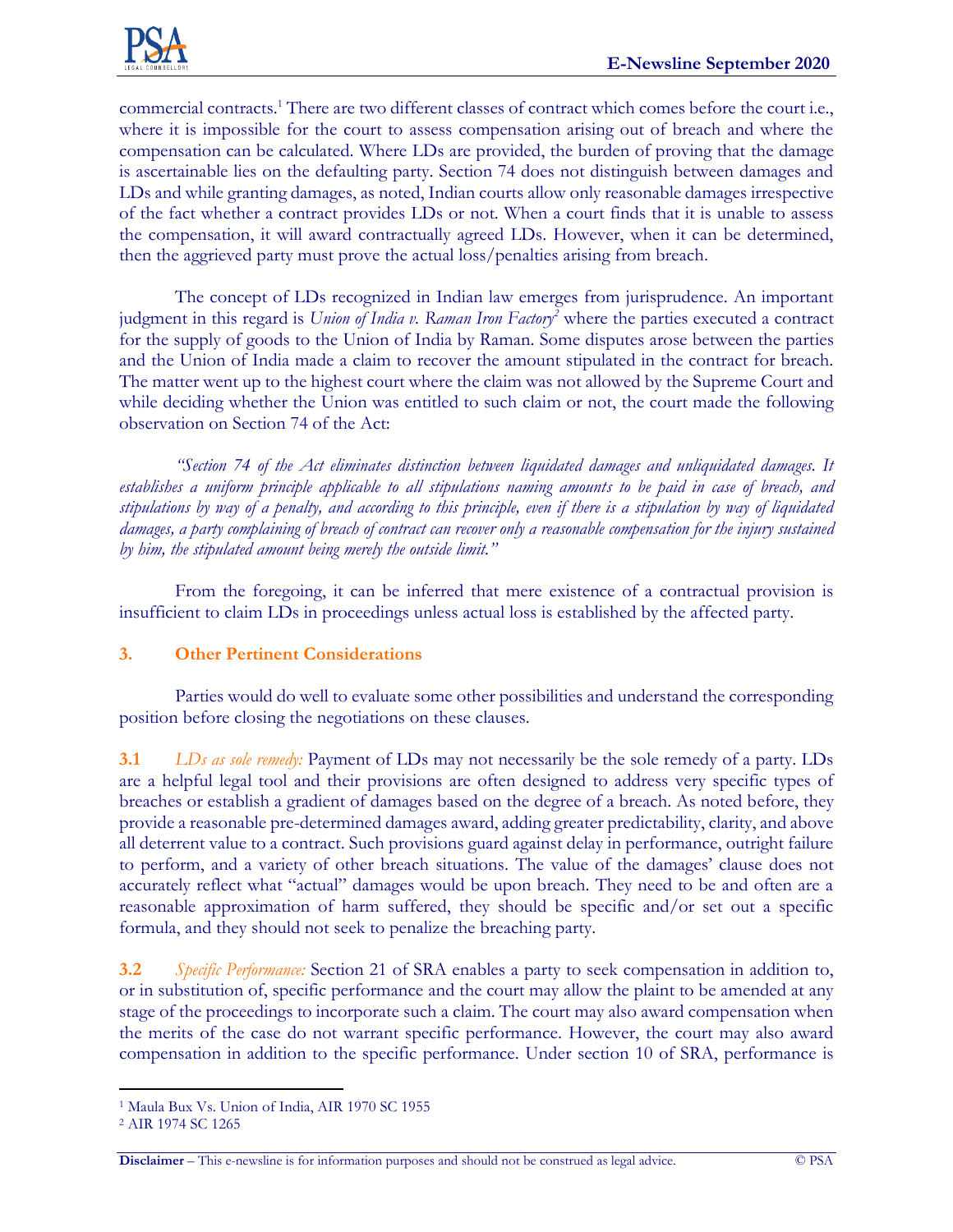

available when **(a)** there is no standard for ascertaining the actual damage caused by nonperformance of the promise **(b)** compensation in money would not be an adequate relief for nonperformance. Specific performance is an equitable relief given by the court to enforce against a defaulting party defendant, the duty of doing what he agreed by contract to do. In view of the foregoing and given the propensity of the courts to look at the totality of the contract, where the goods supplier wants to limit the exposure, it is prudent to specify that LDs are the sole remedy. If a dispute arises, the burden of proof will fall on the defaulting party to prove otherwise.

**3.3** *LD Payments*  $\Diamond$  *Contract Termination:* The right of an aggrieved party to terminate the contract, whether before or after the maximum amount of LDs have been reached would depend on a host of factors, notably if there are valid reasons and if the breach is a material one. It would also depend on the termination provision. Clearly, if right to terminate has to be exercised, it is in the best interest of the party who has suffered loss due to a default and claimed LDs to terminate once the maximum sum is reached. This will avoid lengthy litigation to recover the actual loss exceeding the preestimated damages. As a matter of practice, right to terminate should be a limited one and neither party should be permitted to renege from its obligations easily.

**3.4** *LDs and "other" damages related to delay:* The fundamental principle underlying damages is that a party which has sustained losses due to a breach of contract, has to be placed in the same position that he would have been in, had the contract been performed. The function of damages is compensatory and not punitive. Once LDs are awarded, no claim for damages by way of loss of profits or other incidental damages will lie for the same breach. While assessing damages, the court is obligated to oversee that the limit of the penalty stipulated is respected and is reasonable having regard to all the circumstances of the case. Jurisdiction of the court to award compensation in case of breach of contract is unqualified except as to the maximum stipulated. Thus, while an affected party can claim damages, but the right to receive cannot exceed the pre-determined amount stipulated in the agreement. Jurisprudence further affirms this. For a party to claim and receive LDs and other damages, it is important to be cognizant of the rule in section 73 of the Act which provides for the sum of compensation recoverable under this section: **(a)** damages recoverable must be such as naturally arise in the usual course of things from the contract breach or, **(b)** which the parties knew when they made the contract, to be likely to result from the breach or, **(c)** such damage must in neither case be remote or indirect and, **(d)** in both cases, the means which existed of remedying the inconvenience caused by non-performance of the contract, is to be factored.

**3.5** *Party's right to choose actual damages instead of LD's:* By providing for specific and capped LDs in a contract, the parties aim to eliminate the option of award of "actual damages." This, then, precludes the right of the aggrieved party to claim any other sum not specified or ascertained. The established Indian judicial position is that LDs promote certainty in commercial contracts since parties fix a sum in advance because it facilitates risk calculation, mitigates the difficulty and expense involved in proving actual damage or loss and facilitates speedy recovery of damages. It also avoids the difficulty in assessment, even where the consequences of breach are ascertainable and avoids the risk of undercompensation. Further, it works as a security that in case of any breach, parties are entitled to the sum mentioned to cover for the losses suffered by them. And, finally it also serves as a deterrent to avoid breach. In a very important case, the Supreme Court stated rather succinctly, i.e., where the contractual stipulation is in the nature of penalty, the aggrieved party is still entitled to invoke the conventional remedy of unliquidated damages, but if the stipulation is one of LDs, the provision excludes the claim of unliquidated damages for that breach.<sup>3</sup>

<sup>3</sup> ONGC Vs. Saw Pipes 2005 SCC 705